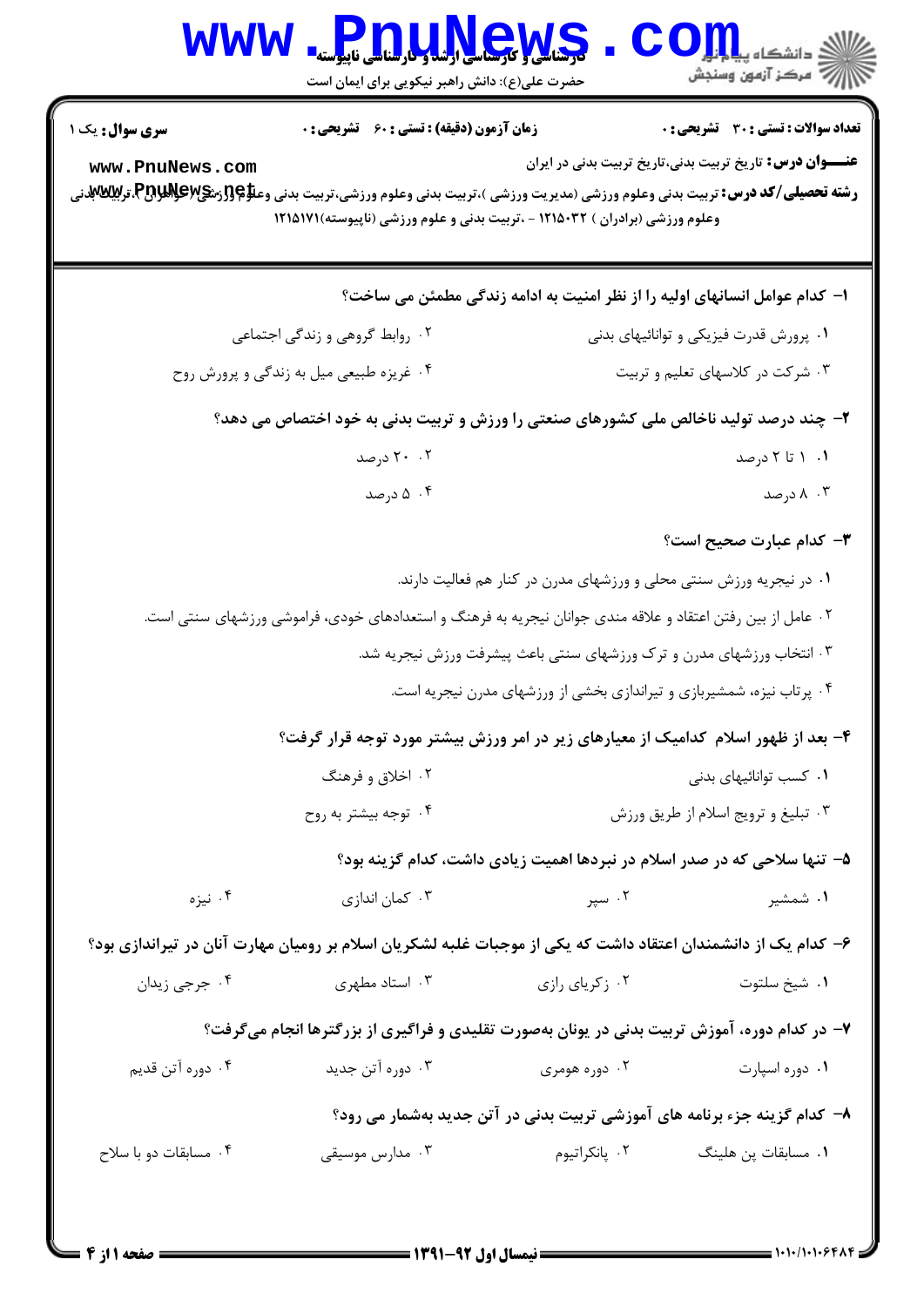| <b>WWW</b>                                                                                                                                                      | و بالمالي و مرسالي المعلومات المعلمي ناپيوسته<br>حضرت علی(ع): دانش راهبر نیکویی برای ایمان است                        | Ver                                                                                          | $\textcolor{red}{\mathbf{1}} \textcolor{red}{\mathbf{O}}$ دانشگاه پیا $\textcolor{red}{\mathbf{I}}$<br>رآب مرڪز آزمون وسنڊش |  |  |
|-----------------------------------------------------------------------------------------------------------------------------------------------------------------|-----------------------------------------------------------------------------------------------------------------------|----------------------------------------------------------------------------------------------|-----------------------------------------------------------------------------------------------------------------------------|--|--|
| <b>سری سوال : ۱ یک</b>                                                                                                                                          | <b>زمان آزمون (دقیقه) : تستی : 60 ٪ تشریحی : 0</b>                                                                    |                                                                                              | تعداد سوالات : تستي : 30 ٪ تشريحي : 0                                                                                       |  |  |
| www.PnuNews.com<br><b>رشته تحصیلی/کد درس:</b> تربیت بدنی وعلوم ورزشی (مدیریت ورزشی )،تربیت بدنی وعلوم ورزشی،تربیت بدنی وعلا؟{{زم <b>َنگی\PAللاپ؟ تربیت س</b> نی |                                                                                                                       | وعلوم ورزشی (برادران ) ۱۲۱۵۰۳۲ - ،تربیت بدنی و علوم ورزشی (ناپیوسته)۱۲۱۵۱۷۱                  | <b>عنـــوان درس:</b> تاریخ تربیت بدنی،تاریخ تربیت بدنی در ایران                                                             |  |  |
|                                                                                                                                                                 |                                                                                                                       | ۹- هدف اصلی جوانان رومی از شرکت در تمرینات و فعالیتهای ورزشی چه بود؟                         |                                                                                                                             |  |  |
|                                                                                                                                                                 | ۰۲ تأمین سلامت جسم                                                                                                    |                                                                                              | ٠١ تناسب و زيبايي اندام                                                                                                     |  |  |
|                                                                                                                                                                 | ۰۴ رقابت در بازیها و مسابقات ورزشی                                                                                    |                                                                                              | ۰۳ اطاعت از امر والدين                                                                                                      |  |  |
|                                                                                                                                                                 |                                                                                                                       | +ا– ورزش « پرانایام pranayam » مربوط به کدام کشور بود؟                                       |                                                                                                                             |  |  |
| ۰۴ روم                                                                                                                                                          | ۰۳ مصر                                                                                                                | ۰۲ چين                                                                                       | ۰۱ هند                                                                                                                      |  |  |
|                                                                                                                                                                 |                                                                                                                       | 1۱– برنامههای تربیت بدنی در ایران باستان بیشتر به چه منظوری انجام می گرفت؟                   |                                                                                                                             |  |  |
|                                                                                                                                                                 | ۰۲ توسعه رونق ورزش                                                                                                    |                                                                                              | ٠١ ترويج نظام تعليم و تربيت                                                                                                 |  |  |
|                                                                                                                                                                 | ۰۴ تأمین تندرستی و نیرومندی                                                                                           |                                                                                              | ۰۳ آماده سازی جوانان برای جنگهای احتمالی                                                                                    |  |  |
|                                                                                                                                                                 |                                                                                                                       | ۱۲– در مورد تاریخ تربیت بدنی در قرون وسطی کدام گزینه صحیح است؟                               |                                                                                                                             |  |  |
|                                                                                                                                                                 |                                                                                                                       | ۰۱ تعلیم و تربیت به جز برای تعلیمات دلاوری و سلحشوری تا قرن دوازدهم تحت کنترل کلیسا بود      |                                                                                                                             |  |  |
|                                                                                                                                                                 | ۰۲ تعلیم و تربیت در دوره شوالیهگری توسط کلیسا انجام می شد                                                             |                                                                                              |                                                                                                                             |  |  |
|                                                                                                                                                                 | ۰۳ تربیت بدنی در قرون وسطی مورد عنایت و توجه خاص مسیحیان قرار گرفت                                                    |                                                                                              |                                                                                                                             |  |  |
|                                                                                                                                                                 |                                                                                                                       | ۰۴ ورزشهایی مانند کشتی، بولینگ، هندبال و بازیهای با راکت از بازیهای مخصوص دوره شوالیهگری بود |                                                                                                                             |  |  |
|                                                                                                                                                                 |                                                                                                                       | ۱۳- اولین بار توسط چه کسی مطالب جدیدی از طریق اسپانیا از مسلمانان به دنیای غرب راه یافت؟     |                                                                                                                             |  |  |
| ۰۴ تجار و بازرگانان                                                                                                                                             | بنديكت $\cdot$                                                                                                        | ۰۲ ابلارد                                                                                    | ٠١ كوين تيليان                                                                                                              |  |  |
|                                                                                                                                                                 |                                                                                                                       | ۱۴- چه کسی ورزش را به عنوان بخش مهمی از برنامه آموزش مدارس آلمان قرار داد؟                   |                                                                                                                             |  |  |
| ۰۴ آدلف اسپیس                                                                                                                                                   | ۰۳ اگوست هران                                                                                                         | ۰۲ کونارد کوخ                                                                                | ٠١ لودويک جان                                                                                                               |  |  |
|                                                                                                                                                                 | ۱۵–دیدگاه کدامیک از افراد زیر در مورد تربیت بدنی و ورزش آلمان موجب توسعه و گسترش بینشی جدید و روشن در بین<br>مردم شد؟ |                                                                                              |                                                                                                                             |  |  |
| ۰۴ ریچارد شرمن                                                                                                                                                  | ۰۳ کونارد کوخ                                                                                                         | ۰۲ لودویک جان                                                                                | ٠١ آدلف اسپيس                                                                                                               |  |  |
|                                                                                                                                                                 |                                                                                                                       | ۱۶- در چه سالی برای اولین بار در اتریش تربیت معلم برای ورزش آغاز شد؟                         |                                                                                                                             |  |  |
| ۰۴ ۱۹۱۳ میلادی                                                                                                                                                  | ۰۳ ۱۹۱۶ میلادی                                                                                                        | ۲. ۱۹۲۴ میلادی                                                                               | ۱. ۱۹۱۲ میلادی                                                                                                              |  |  |
|                                                                                                                                                                 |                                                                                                                       |                                                                                              |                                                                                                                             |  |  |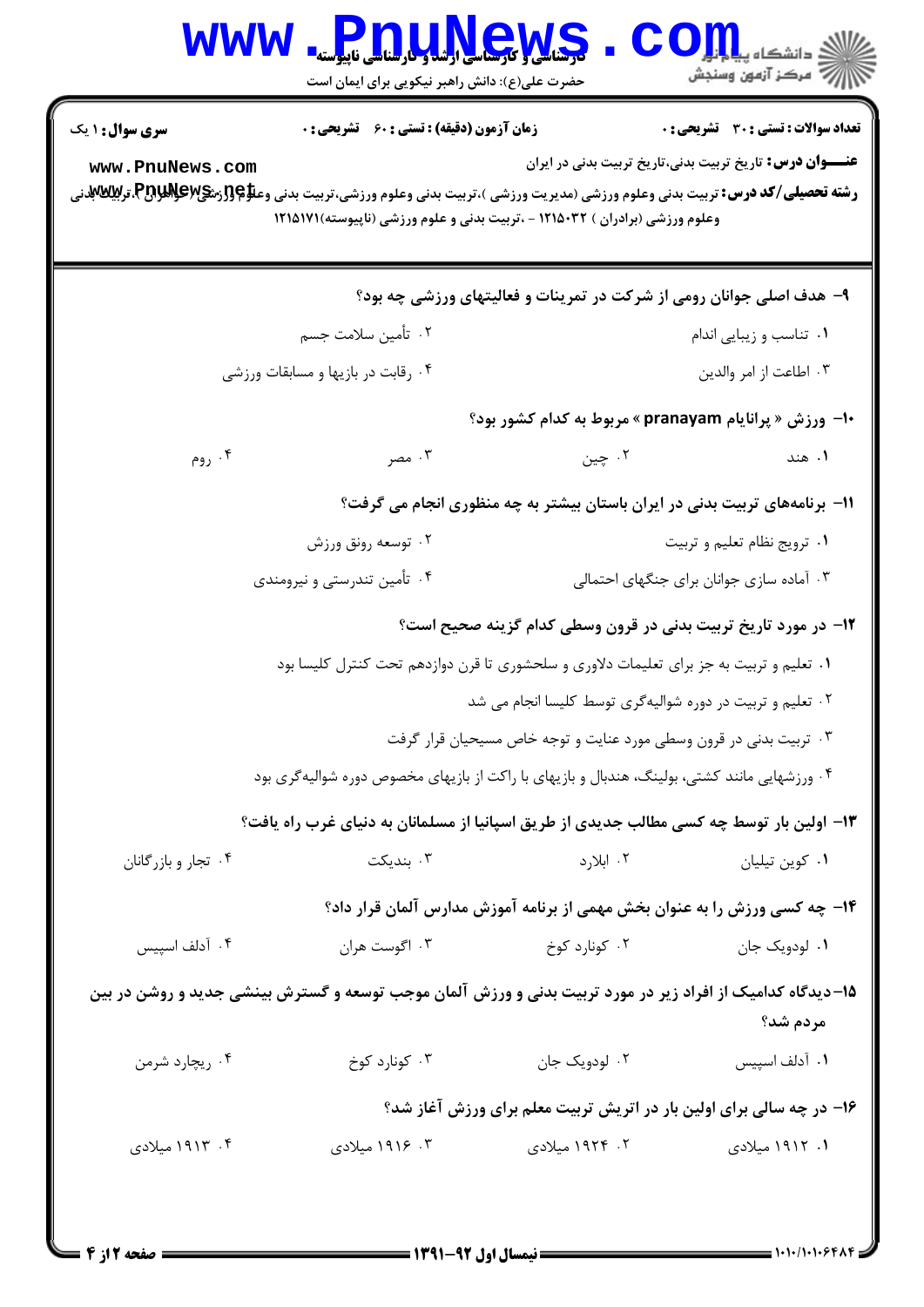| <b>WWW</b>                                                                                                                                                                                                                                                                    | <b>THE LINGWS</b><br>حضرت علی(ع): دانش راهبر نیکویی برای ایمان است                                                                |                                                                                | ر آمرڪز آزمون وسنڊش                                                                                      |
|-------------------------------------------------------------------------------------------------------------------------------------------------------------------------------------------------------------------------------------------------------------------------------|-----------------------------------------------------------------------------------------------------------------------------------|--------------------------------------------------------------------------------|----------------------------------------------------------------------------------------------------------|
| سری سوال : ۱ یک<br>www.PnuNews.com<br><b>رشته تحصیلی/کد درس:</b> تربیت بدنی وعلوم ورزشی (مدیریت ورزشی )،تربیت بدنی وعلوم ورزشی،تربیت بدنی وعلا؟و <b>[زشی PERپرالتواليم الله على الله على</b> الله على الله على الله على الله على الله على الله على الله على الله على الله على | <b>زمان آزمون (دقیقه) : تستی : 60 ٪ تشریحی : 0</b><br>وعلوم ورزشی (برادران ) ۱۲۱۵۰۳۲ - ،تربیت بدنی و علوم ورزشی (ناپیوسته)۱۲۱۵۱۷۱ |                                                                                | تعداد سوالات : تستى : 30 - تشريحي : 0<br><b>عنـــوان درس:</b> تاریخ تربیت بدنی،تاریخ تربیت بدنی در ایران |
|                                                                                                                                                                                                                                                                               |                                                                                                                                   |                                                                                | ۱۷– ((اوانکواردیستی)) چیست؟                                                                              |
|                                                                                                                                                                                                                                                                               |                                                                                                                                   | ۰۱ سازمانی در اداره تربیت بدنی ایتالیا جهت هدایت فعالیتهای دختران              |                                                                                                          |
|                                                                                                                                                                                                                                                                               |                                                                                                                                   | ۰۲ سازمانی در اداره تربیت بدنی ایتالیا جهت هدایت فعالیتهای پسران               |                                                                                                          |
|                                                                                                                                                                                                                                                                               |                                                                                                                                   |                                                                                | ۰۳ نام مسابقات محلی، ناحیه ای و ملی در ایتالیا                                                           |
|                                                                                                                                                                                                                                                                               |                                                                                                                                   |                                                                                | ۰۴ نام اداره تربیت بدنی در آموزش و پرورش ایتالیا                                                         |
|                                                                                                                                                                                                                                                                               |                                                                                                                                   | ۱۸– در چه سالی سیستم سوئدی در ورزش رومانی بهطور کامل پیاده شد؟                 |                                                                                                          |
| ۰۴ ۱۸۶۴ میلادی                                                                                                                                                                                                                                                                | ۰۳ ۱۹۰۰ میلادی                                                                                                                    | ۰۲ ۱۹۳۰ میلادی                                                                 | ۰۱ ۱۸۷۹ میلادی                                                                                           |
|                                                                                                                                                                                                                                                                               |                                                                                                                                   | ۱۹- سیستم لیوایز در برنامههای تربیت بدنی آمریکا، تلفیقی از کدام برنامه ها بود؟ |                                                                                                          |
|                                                                                                                                                                                                                                                                               |                                                                                                                                   |                                                                                | ۰۱ سیستم ورزشی سوئدی و سیستم هیچکاک                                                                      |
|                                                                                                                                                                                                                                                                               |                                                                                                                                   |                                                                                | ۰۲ سیستم بیچر و سیستم ژیمناستیک آلمان                                                                    |
|                                                                                                                                                                                                                                                                               |                                                                                                                                   | ۰۳ بخشی از برنامههای سیستم بیچر و سیستم ورزشی سوئدی                            |                                                                                                          |
|                                                                                                                                                                                                                                                                               |                                                                                                                                   |                                                                                | ۰۴ سیستم هیچکاک و سیستم سارجنت                                                                           |
|                                                                                                                                                                                                                                                                               |                                                                                                                                   |                                                                                | <b>۲۰</b> - کدام گزینه از ورزشهای خاص آفریقای جنوبی است؟                                                 |
| ا راگبی $\cdot$ ۴                                                                                                                                                                                                                                                             | ۰۳ گلف                                                                                                                            | ۰۲ کریکت                                                                       | ۰۱ جک اسکی                                                                                               |
|                                                                                                                                                                                                                                                                               | <b>۲۱</b> – فوبائولو ورزشکار چینی در المپیکهای کهن در کدام رشته ورزشی به مرحله نهایی رسید؟                                        |                                                                                |                                                                                                          |
| ۰۴ دو و میدانی                                                                                                                                                                                                                                                                | ۰۳ پرش با نیزه                                                                                                                    | ۰۲ شنا                                                                         | ۰۱ شمشیربازی                                                                                             |
|                                                                                                                                                                                                                                                                               |                                                                                                                                   | ۲۲- شورای ملی تربیت بدنی در اندونزی در چه سالی تأسیس شد؟                       |                                                                                                          |
| ۰۴ ۱۹۵۰ میلادی                                                                                                                                                                                                                                                                | ۰۳ - ۱۹۴۲ میلادی                                                                                                                  | ۰۲ ۱۹۵۷ میلادی                                                                 | ۱. ۱۹۶۱ میلادی                                                                                           |
|                                                                                                                                                                                                                                                                               |                                                                                                                                   | <b>۲۳</b> - از چه سالی ورزش و تربیت بدنی در مدارس ایران اجباری شد؟             |                                                                                                          |
| ۰۴ ۱۳۰۶ شمسی                                                                                                                                                                                                                                                                  | ۰۳ - ۱۳۲۰ شمسی                                                                                                                    | ۰۲ - ۱۳۱۳ شمسی                                                                 | ۰۱ ۱۲۲۷ شمسی                                                                                             |
|                                                                                                                                                                                                                                                                               | ۲۴- پرچم المپیک برای اولین بار در چه سالی به نمایش گذاشته شد و اولین بار در کدام المپیک به اهتزاز درآمد؟                          |                                                                                |                                                                                                          |
|                                                                                                                                                                                                                                                                               | ۲. ۱۹۱۴ میلادی ، المپیک آنتروپ ۱۹۲۰                                                                                               |                                                                                | ۰۱ ۱۹۰۰ میلادی ، المپیک لندن ۱۹۰۸                                                                        |
| ۰۴ ۱۹۱۴ میلادی ، المپیک پاریس ۱۹۲۴                                                                                                                                                                                                                                            |                                                                                                                                   |                                                                                | ۰۳ ـ ۱۹۰۸ میلادی ، المپیک استکهلم ۱۹۱۲                                                                   |